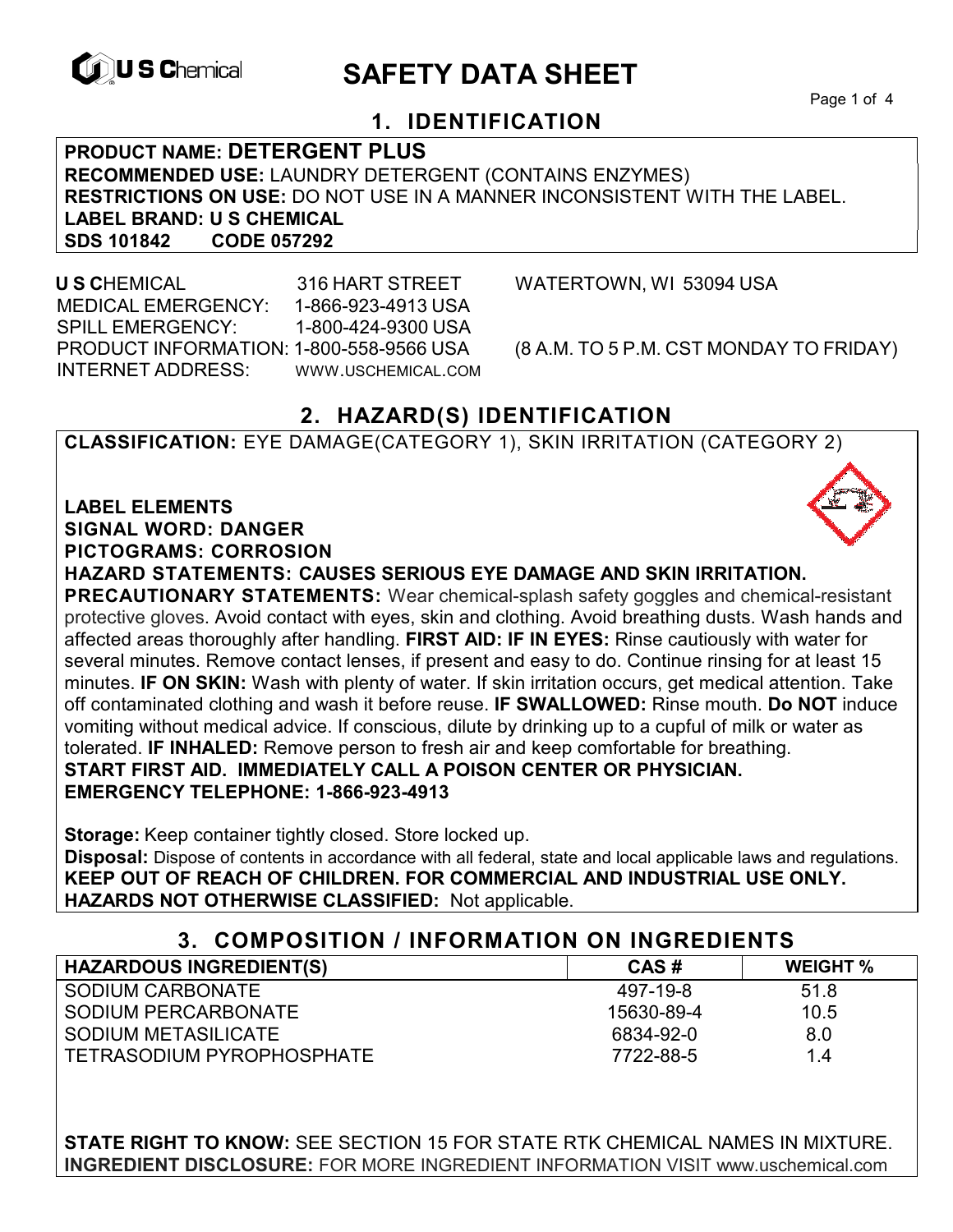## **4. FIRST-AID MEASURES** Page 2 of 4

**IF IN EYES:** RINSE CAUTIOUSLY WITH WATER FOR SEVERAL MINUTES. REMOVE CONTACT LENSES, IF PRESENT AND EASY TO DO. CONTINUE RINSING FOR AT LEAST 15 MINUTES. **IF ON SKIN:** WASH WITH PLENTY OF WATER. IF SKIN IRRITATION OCCURS, GET MEDICAL ATTENTION. TAKE OFF CONTAMINATED CLOTHING AND WASH IT BEFORE REUSE. **IF SWALLOWED:** RINSE MOUTH. **Do NOT** INDUCE VOMITING WITHOUT MEDICAL ADVICE. IF CONSCIOUS, DILUTE BY DRINKING UP TO A CUPFUL OF MILK OR WATER AS TOLERATED. **IF INHALED:** REMOVE PERSON TO FRESH AIR AND KEEP COMFORTABLE FOR BREATHING. **START FIRST AID. IMMEDIATELY CALL A POISON CENTER OR PHYSICIAN. EMERGENCY TELEPHONE: 1-866-923-4913**

**MOST IMPORTANT SYMPTOMS / EFFECTS:** CAUSES SERIOUS EYE DAMAGE AND SKIN IRRITATION. MAY CAUSE BLINDNESS WITHOUT IMMEDIATE FIRST AID. HARMFUL IF SWALLOWED.

**MEDICAL CONDITIONS AGGRAVATED:** NONE KNOWN. **NOTE TO PHYSICIAN:** CALL 1-866-923-4913 FOR EXPOSURE MANAGEMENT ASSISTANCE.

## **5. FIRE-FIGHTING MEASURES**

**CHEMICAL HAZARDS:** EYE CORROSIVE AND SKIN IRRITANT. NON-FLAMMABLE. **COMBUSTION PRODUCT HAZARDS:** OXIDES OF CARBON AND OTHER FUMES. **METHODS:** SELECT EXTINGUISHER AND METHODS BASED ON FIRE SIZE AND TYPE. **EQUIPMENT:** WEAR SCBA AND FULL PROTECTIVE GEAR AS CONDITIONS WARRANT. **NFPA RATING:** HEALTH-3/FLAMMABILITY-0/ INSTABILITY-0/SPECIAL HAZARD-N.AP. **SUITABLE EXTINGUISHERS:** WATER, DRY CHEMICAL, CO2 OR FOAM SUITABLE FOR FIRE. **UNSUITABLE EXTINGUISHERS:** NO RESTRICTIONS BASED ON CHEMICAL HAZARDS.

## **6. ACCIDENTAL RELEASE MEASURES**

**PERSONAL PRECAUTIONS:** EVACUATE UNPROTECTED PERSONNEL FROM AREA. WEAR PERSONAL PROTECTION. SEE SECTION 8. RUBBER BOOTS RECOMMENDED. VENTILATE AREA IF NEEDED. BE CAREFUL NOT TO SLIP. WASH THOROUGHLY AFTER CLEAN-UP. **ENVIRONMENTAL PRECAUTIONS:** PREVENT SPILL FROM ENTERING DRAIN, STORM SEWER OR SURFACE WATERWAY. PREVENT WATER AND SOIL CONTAMINATION. **CLEAN-UP METHODS:** CAREFULLY SWEEP UP AND SHOVEL INTO DRY LABELED CONTAINERS WITHOUT RAISING DUST. MOVE CONTAINERS OUT OF SPILL AREA. AFTER SPILL COLLECTION, FLUSH AREA WITH WATER AND FOLLOW WITH NORMAL CLEAN-UP PROCEDURES.

## **7. HANDLING AND STORAGE**

**HANDLING:** FOLLOW ALL LABEL DIRECTIONS. INSTRUCT PERSONNEL ABOUT PROPER USE, HAZARDS, PRECAUTIONS, AND FIRST AID MEASURES. AVOID INHALATION, INGESTION, AND CONTACT WITH SKIN, EYES AND CLOTHING. DO NOT TASTE OR SWALLOW. REMOVE AND WASH CONTAMINATED CLOTHING AND FOOTWEAR BEFORE REUSE. PRODUCT RESIDUE MAY REMAIN IN EMPTY CONTAINERS. HANDLE CAREFULLY TO AVOID DAMAGING CONTAINER.

**STORAGE:** KEEP CONTAINER TIGHTLY CLOSED. STORE LOCKED UP. STORE AT AMBIENT TEMPERATURES IN A DRY AREA OUT OF DIRECT SUNLIGHT. ROTATE STOCK REGULARLY. KEEP AWAY FROM FOOD AND DRINK. KEEP OUT OF REACH OF CHILDREN.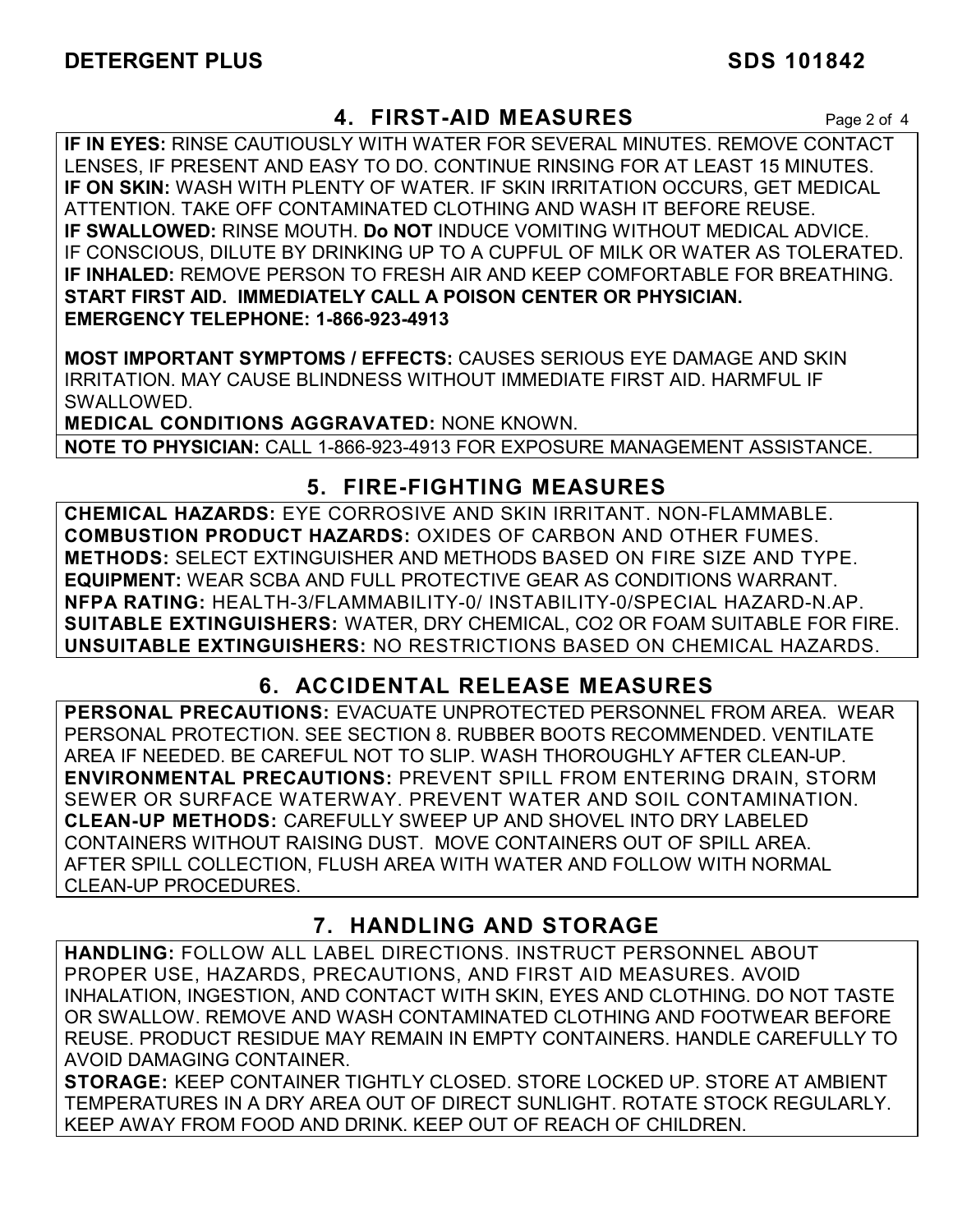### **DETERGENT PLUS** SDS 101842

#### **8. EXPOSURE CONTROLS / PERSONAL PROTECTION** Page 3 of 4

**EXPOSURE LIMITS:** SODIUM CARBONATE = NONE, SODIUM TRIPOLYPHOSPHATE = NONE, SODIUM PERCARBONATE = NONE, SODIUM METASILICATE = NONE, TETRASODIUM PYROPHOSPHATE = NONE **ENGINEERING CONTROLS:** GENERAL ROOM VENTILATION IS TYPICALLY ADEQUATE.

**PERSONAL PROTECTION** 

**EYES:** CHEMICAL-SPLASH SAFETY GOGGLES.

**HANDS:** CHEMICAL-RESISTANT PROTECTIVE GLOVES (NITRILE, NEOPRENE OR RUBBER). **RESPIRATORY:** WEAR DUST MASK IF HANDLING CREATES AIR-BORNE DUST.

**FEET:** RUBBER BOOTS RECOMMENDED DURING SPILL CLEAN-UP.

**BODY:** PROTECTIVE EQUIPMENT NOT REQUIRED.

**HYGIENE MEASURES:** HANDLE IN ACCORDANCE WITH GOOD INDUSTRIAL HYGIENE AND SAFETY PRACTICE. TAKE OFF CONTAMINATED CLOTHING AND WASH IT BEFORE REUSE. WASH HANDS AND AFFECTED AREAS THOROUGHLY AFTER HANDLING. PROVIDE SUITABLE FACILITIES FOR QUICK DRENCHING OR FLUSHING OF THE EYES IN CASE OF CONTACT OR SPLASH HAZARD.

#### **9. PHYSICAL AND CHEMICAL PROPERTIES**

| APPEARANCE: WHITE(BROWN)POWDER         | <b>AUTO-IGNITION TEMPERATURE: N.AV.</b>      |
|----------------------------------------|----------------------------------------------|
| <b>ODOR: LEMON-LIME</b>                | <b>DECOMPOSITION TEMPERATURE: N.AV.</b>      |
| pH CONCENTRATE: N.AP.                  | <b>EXPLOSIVE LIMITS (LEL/UEL): NONE</b>      |
| pH @ 2500 PPM SOLUTION: 11.0 (BASIC)   | <b>EVAPORATION RATE: N.AV.</b>               |
| pH @ USE DILUTION: N.AV.               | FLAMMABILITY (SOLID, GAS): N.AP.             |
| <b>PHYSICAL STATE: GRANULAR POWDER</b> | <b>FLASH POINT: NONE</b>                     |
| <b>RELATIVE DENSITY (WATER): N.AV.</b> | INITIAL BOILING POINT/RANGE: N.AV.           |
| <b>SOLUBILITY (WATER): MODERATE</b>    | <b>MELTING POINT/FREEZING POINT: N.AV.</b>   |
| VAPOR PRESSURE: N.AV.                  | <b>ODOR THRESHOLD: N.AV.</b>                 |
| VAPOR DENSITY: N. AV.                  | PARTITION COEFF. (N-OCTANOL/WATER): N.AV     |
| VISCOSITY: N.AP.                       | <b>OTHER: WHITE POWDER WITH BROWN SPECKS</b> |

**10. STABILITY AND REACTIVITY** 

**REACTIVITY:** NO HAZARD.

**CHEMICAL STABILITY:** STABLE.

**POSSIBILITY OF HAZARDOUS REACTIONS:** NONE KNOWN. WILL NOT POLYMERIZE. **CONDITIONS TO AVOID: TEMPERATURES ABOVE 120°F (49°C) AND HIGH HUMIDITY. MATERIALS TO AVOID:** DIRECT MIXING WITH OTHER CHEMICALS. MIX ONLY WITH WATER. **HAZARDOUS DECOMPOSITION PRODUCTS:** NONE UNDER NORMAL CONDITIONS.

### **11. TOXICOLOGICAL INFORMATION**

**ROUTES OF EXPOSURE:** EYES, SKIN, INGESTION, INHALATION. **INFORMATION ON ROUTES OF EXPOSURE:** NO LC50/LD50 TEST DATA ON MIXTURE. **ACUTE EFFECTS /SYMPTOMS**

 **EYES:** CAUSES SERIOUS EYE DAMAGE. MAY CAUSE PAIN, REDNESS AND WATERING. **SKIN:** CAUSES SKIN IRRITATION. MAY CAUSE DELAYED PAIN, DRYING AND REDNESS. **INGESTION:** CAUSES IRRITATION OR BURNS TO MOUTH, THROAT AND STOMACH. **INHALATION:** CAUSES IRRITATION OR BURNS TO NOSE, THROAT + RESPIRATORY SYSTEM. **CHRONIC / OTHER EFFECTS:** NO REPORTABLE GERM CELL MUTAGENS, SKIN SENSITIZERS, RESPIRATORY SENSITIZERS, REPRODUCTIVE TOXINS OR ASPIRATION HAZARDS. **SPECIFIC TARGET ORGANS (SINGLE/REPEATED):** NONE KNOWN. **NUMERICAL MEASURES OF TOXICITY:** ATEmix (ORAL-RAT) = 2420 MG / KG

**CARCINOGENS:** NO REPORTABLE ACGIH, IARC, NTP, OR OSHA CARCINOGENS.